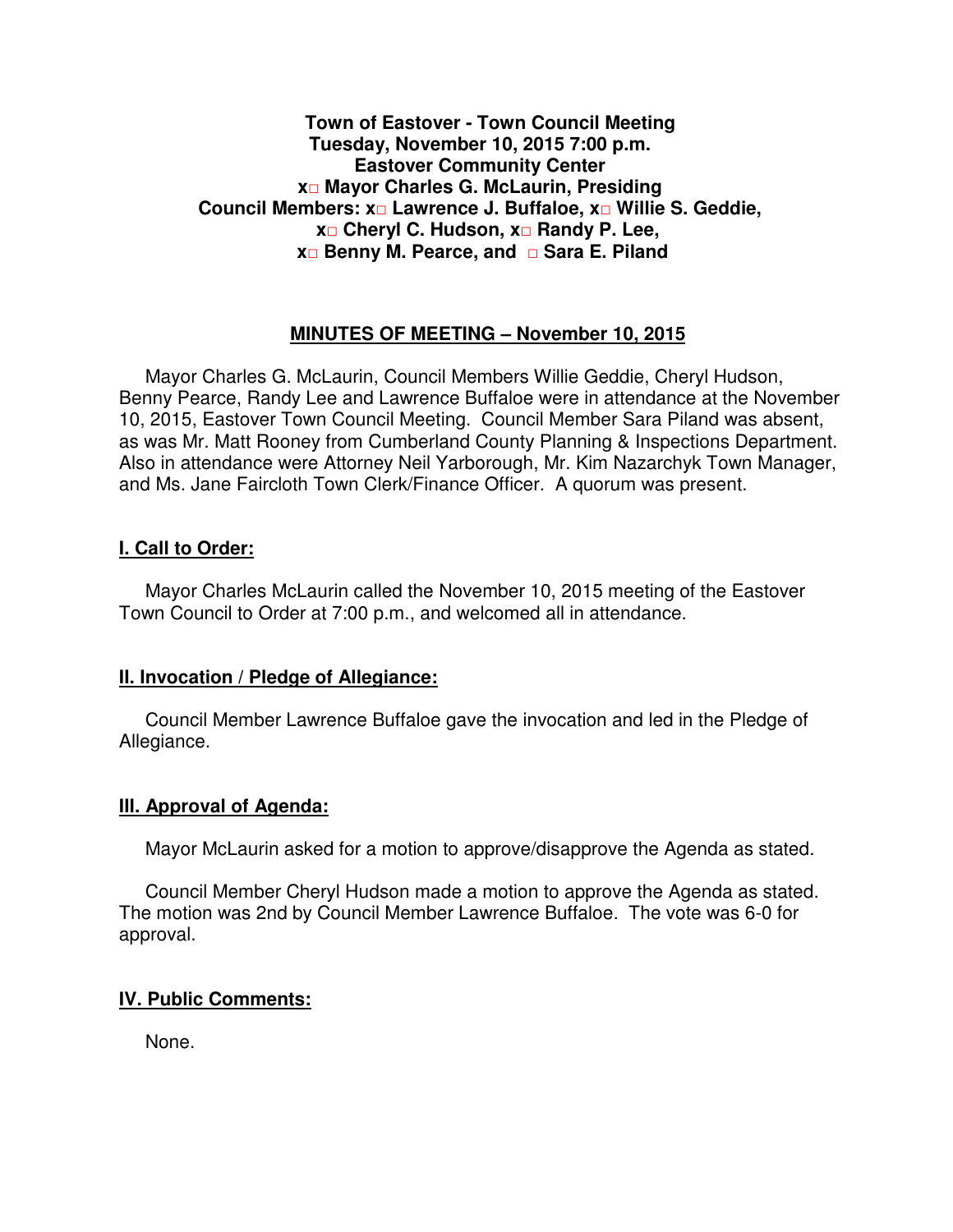### **V. Consent Agenda:**

 Mayor McLaurin asked for a motion to approve/disapprove the Consent Agenda as stated.

 Council Member Randy Lee made a motion to approve the Consent Agenda as so stated. The motion was 2<sup>nd</sup> by Council Member Cheryl Hudson. The vote was 6-0 for approval.

# **VI. Discussion Agenda:**

#### **Agenda Item #1:**

### **Presentation concerning the Interbasin Transfer by Mr. Kim Nazarchyk.**

 Mr. Nazarchyk addressed the Council regarding the letter received from Mayor Nat Robertson of Fayetteville, in which Mr. Robertson asked Eastover's assistance in opposing the interbasin transfer of water from the Cape Fear River to the Neuse River. In March of this year, the North Carolina Environmental Management Commission (EMC) and the N.C. Dept. of Environmental Quality (formerly NCDENR) issued an Interbasin Transfer Certificate to Cary, Apex, Morrisville, and Wake County authorizing the transfer of nine million gallons a day. Mr. Robertson's letter suggested four (4) means of participation:

- 1) A joint representation agreement whereby Fayetteville represents multiple downstream entities that intervene in the contested case hearing.
- 2) Eastover intervene by itself and present its own evidence and arguments regarding the harm resulting from the EMC decision.
- 3) Being a witness (whether it is as a public official or technical expert) for Fayetteville's position.
- 4) Publicly supporting Fayetteville's position through submission of letters or resolutions from governmental agencies and officials.

 Mr. Nazarchyk stated that he and the Mayor had discussed this, and options l & 4 seemed most reasonable for the Town. Mr. Nazarchyk also stated that he had talked with Mr. Mick Noland of PWC, and Attorney Keith Kapp who will be representing Fayetteville and PWC. Attorney Kapp informed Mr. Nazarchyk that should the Town choose option #1, the cost to the Town would be a minimum of \$2,500, and maximum of \$5,000.

 After discussion and advice from the Town Attorney Neil Yarborough, Council Member Benny Pearce made a motion to choose **Option #1**, and cap the Town's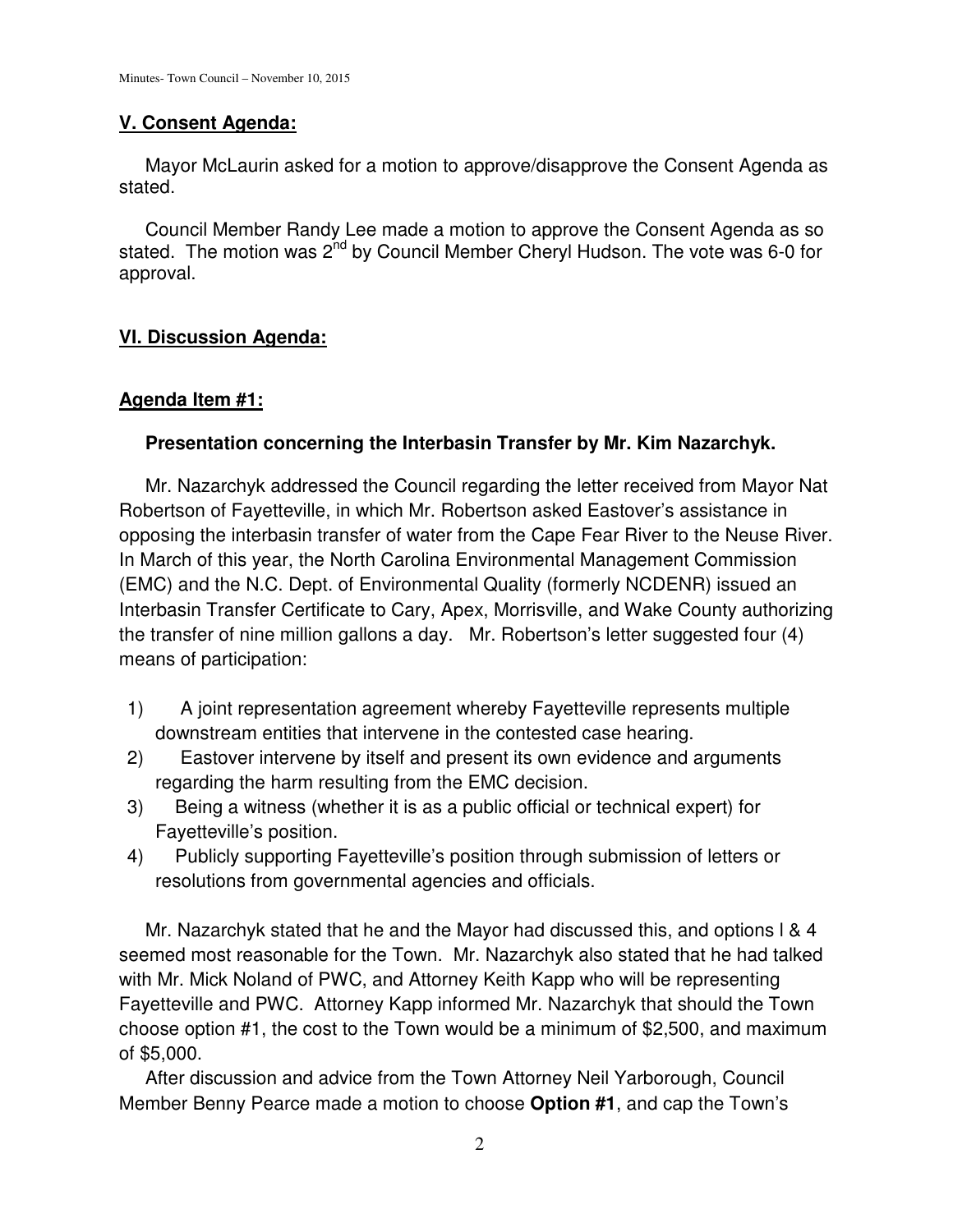financial participation at \$5,000. Council Member Lawrence Buffaloe offered a  $2^{nd}$  to the motion. The motion passed 6-0 for approval. The Town Attorney was then instructed to prepare a resolution, and to correspond with Attorney Kapp regarding the Town's decision.

### **Agenda Item #2**:

# **Discussion on Grant- Cumberland Community Foundation.**

 Mr. Nazarchyk relayed to the Council, the results of a meeting with Mayor McLaurin and Darryl Childers regarding a possible grant program being considered by the Cumberland Community Foundation (CCF). Requirements are to be finalized in December, but the program would allow municipalities matching funds up to \$10,000 for money raised in the community for special projects. Major requirements are as follows: (1) the Town Council appoints a 5 member Community Advisory Committee (CAC) to hold a public forum to determine the project, (2) Only funds raised will be matched (no transfer of Town money); (3) All funds collected will be deposited with Cumberland Community Foundation until needed. After discussion, the Council agreed to participate once final guidelines are determined, and Council Members will be thinking about possible CAC nominees. Motion made by Council Member Cheryl Hudson, and 2nd by Council Member Willie Geddie. Motion passed 6-0 for approval.

# **VII. RECEIVE MAYOR'S UPDATE.**

 Mayor McLaurin asked for everyone to keep Mr. Howard Piland, Sr. and Council Member Randy Lee in their prayers.

 Mayor McLaurin stated that Council Member Willie Geddie was honored as 2015 Distinguished Citizen Award given by the Cumberland County Boy Scouts of America (Occoneechee Council). The dinner will be held Friday, October  $30<sup>th</sup>$ , 2015. Mayor McLaurin stated that this honor is most deserving for Mr. Willie Geddie.

 Mayor McLaurin stated that at the December Town Council Meeting we will be saying good-by to two Council Members and welcoming two new members. He stated that Council Members Sara Piland and Willie Geddie are leaving, and Mr. Stan Crumpler and Mr. Lee Hedgecoe are replacing them.

 Mayor McLaurin stated that the Town will continue negotiations to purchase a 25' foot tract of property for a road at the Eastover Ball Park.

 Mayor McLaurin stated that the Town received a very good audit for Fiscal Year 2015 from McFadyen & Sumner CPAs, PA.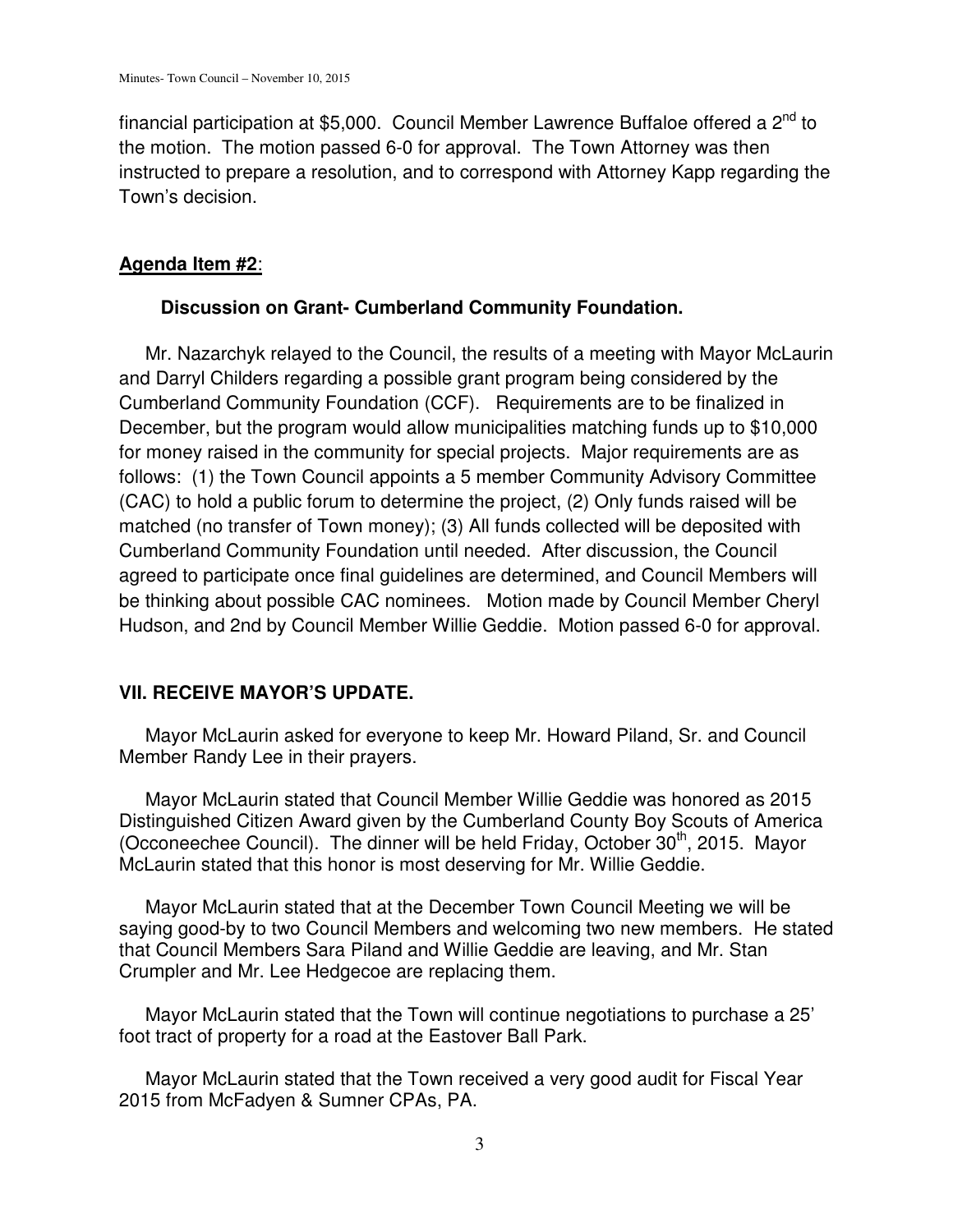### **VIII. RECEIVE TOWN COUNCIL UPDATE.**

None.

## **IX. RECEIVE TOWN MANAGER'S UPDATE.**

 Mr. Nazarchyk stated that he had talked with Council Member Sara Piland and she had stated that Howard Sr. was doing well.

 Mr. Nazarchyk stated that we have to get a cost of removing the fence at the Community Center.

 Mr. Nazarchyk stated that the Civic Club's Christmas Party is on December 1, 2015 at the Brass Lantern in Dunn, NC.

 Mr. Nazarchyk stated that the Town's Christmas Tree Lighting will be held on December 3, 2015 at 6:30 p.m. in the Talley Woodland Park, 4008 School Street, Eastover, NC.

Mr. Nazarchyk stated that the Dominion Pipeline will run 4 miles through Eastover.

 Mr. Nazarchyk updated the Council on his conversation with Greg Burns, District #6 Engineer. A study is currently underway regarding the Baywood / Murphy Road intersection, but a recent meeting resulted in the recommendation that a short term solution be to install four-way stop at the intersection, and long term would be to make the intersection a round-a-bout.

 The Council discussed this, and although several ideas were suggested, Council Member Hudson made a motion to instructed the Town Manager to send a letter to Mr. Burns indicating the Town's support for efforts to improve the safety of this intersection, and if a four-way stop was to be instituted, a flashing light and rumble strips on all four approaches should be included. Motion was given a 2nd by Council Member Randy Lee, and the vote was 6-0 in favor of approval.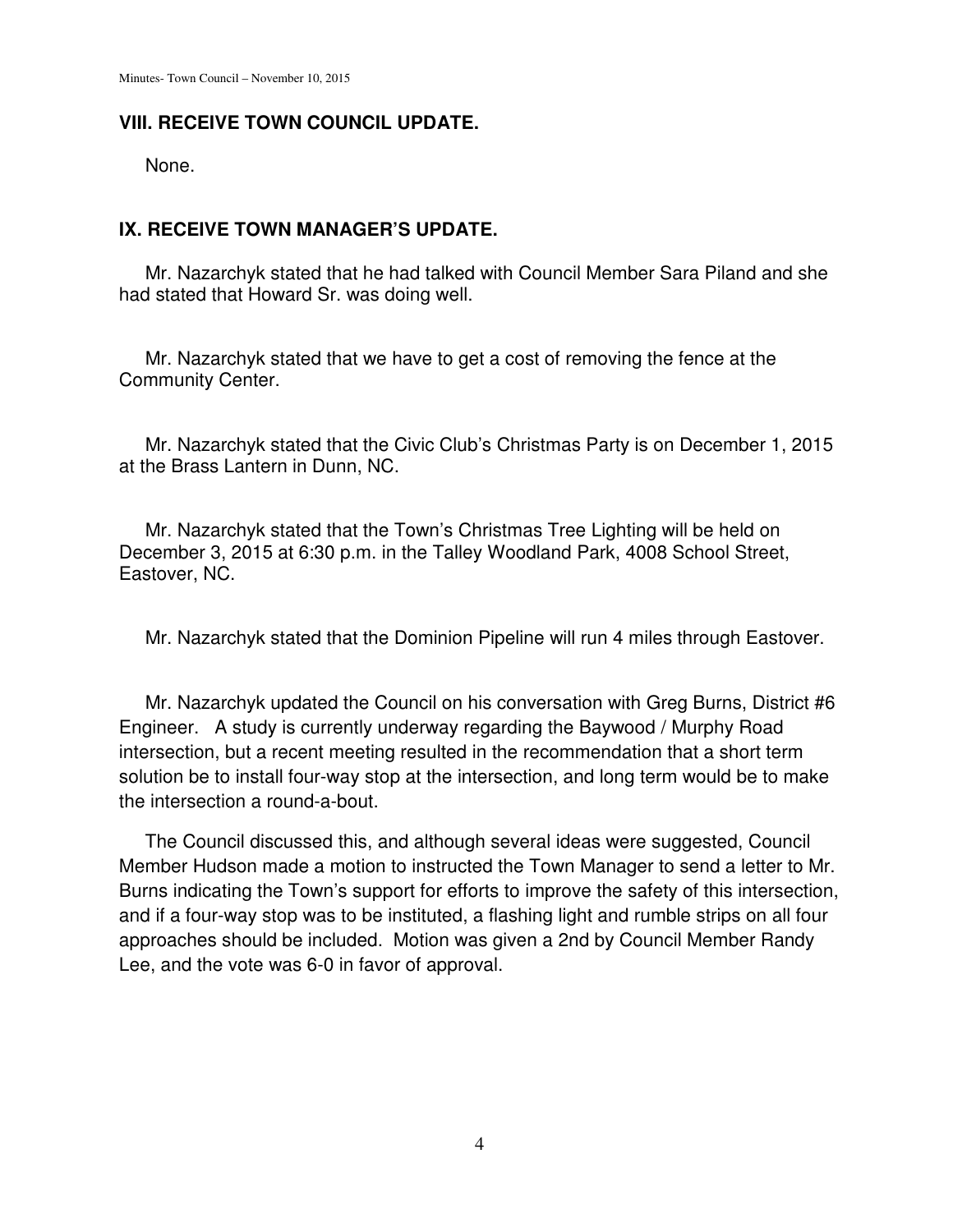Mr. Nazarchyk informed the Council that "Up & Coming Weekly" was requesting the Town's participation in the 2016 Pocket Guide, as was done last year.

 Motion to participate at a cost of \$1,200 was made by Council Member Cheryl Hudson, and 2<sup>nd</sup> by Council Member Willie Geddie. Motion passed 6-0 in favor of approval.

 Mr. Nazarchyk updated the Council on the Alert/Warning siren for the Eastover Ball Park. Council had authorized purchase of this at the May 12, 2015 when Mr. Nazarchyk told them the system would have the capability to be activated on sight, by the Eastover Fire Department, and by the County Emergency System. Several conversation were held with Gene Booth of County EMS, Michael Gibson with Fayetteville-Cumberland Parks & Recreation, and the manufacturer, it was determined that technology is not available locally to link the system with the County or the Fire Department.

 The best solution seems to be that the Eastover Community Parks Association (ECPA) has someone with weather alert capability (cell phone) to either be with the County Red Alert System, or to have a link to WRAL Weather, or the National Weather Service in Raleigh. Mr. Nazarchyk stated that he had discussed this with Mr. Trei Williams, and their board would look at insuring someone was present, and develop a policy for activation.

 Council Member Lawrence Buffaloe made a motion to proceed with purchase and installation, and a  $2^{nd}$  to the motion came from Council Member Benny Pearce. Motion passed 6-0 for approval.

 Mr. Nazarchyk informed the Council that Mr. David Maxwell of McFadyen & Sumner CPAs, PA had completed the audit, and no deficiencies or exceptions were noted. Mr. Maxwell stated that the Town Clerk/Finance Officer did an excellent job with the figures, and organization of needed records. He will make his formal presentation to the Council in December after he received final review from the State.